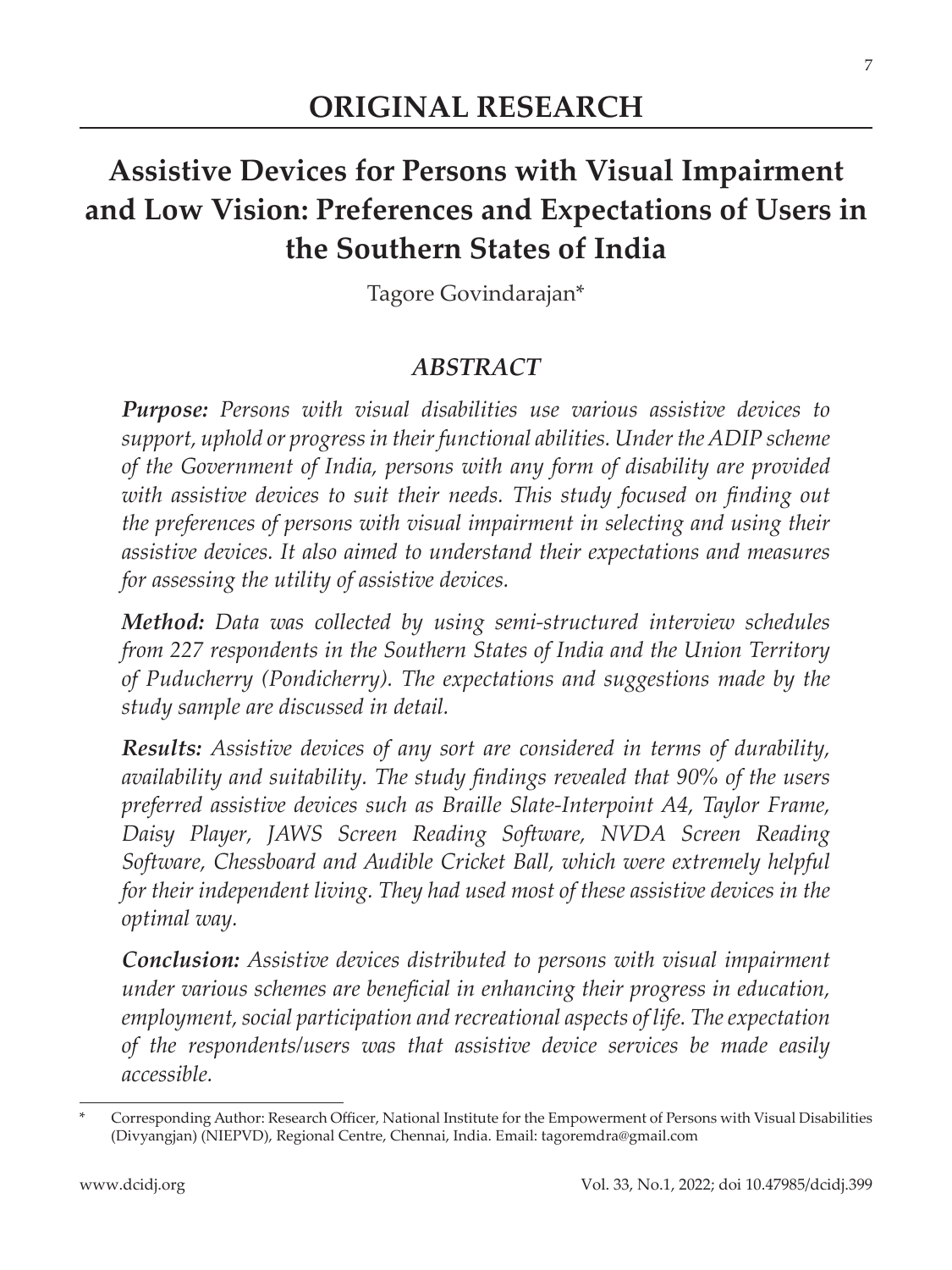*Key words: assistive devices, visual impairment, expectations, preferences*

## **INTRODUCTION**

As per Census 2011, it has been estimated that the population of persons with disabilities in India is 2.68 crore, or 2.21% of the total population of the country. The total number of people with visual disabilities constitutes 19% of the population with disabilities (NSSO, 2016). Assistive devices play a pivotal role in fostering independence with or without minimal assistance, thereby paving the way for all-round rehabilitation and social inclusion. Assistive devices provide the means to access and participate in educational, vocational, social, and recreational opportunities, empower greater physical and mental function, improve selfesteem, and reduce costs for educational services and individual support (Alquraini & Gut, 2012). The use of assistive devices enhances the functional abilities of persons with disabilities and improves community participation. Active participation of these individuals in the community contributes to their own well-being as well as the development of an inclusive society for all.

Even though the use of assistive devices has its developmental dimension, many people with disabilities and their families are unaware of assistive products and services (Kamaleri & Eide, 2011). The development of assistive technology does not always follow user needs and expectations, thereby affecting its usability and effectiveness (Paredes, Fernandes, Martins & Barroso, 2013). The high costs of specialised devices acts as a deterrent to using assistive technology (Brady, Thies & Cutrell, 2014). Furthermore, assistive technology services are often scarce and located far from the homes of people with disabilities (WHO, 2011).

These statements express the various concerns related to the use of assistive devices. The present study focused on filling in a few of the abovementioned gaps by gathering multidimensional data about the usefulness of assistive devices and users' expectations of the products. This information reflects the practical usability of assistive devices and how effectively they manage to fulfil the functional needs of people with disabilities.

International mandates issued by statutory bodies such as the United Nations Convention on the Rights of Persons with Disabilities (UNCRPD), the Incheon Strategy, and legislation like "The Rights of Persons with Disabilities Act, 2016", emphasise the role of assistive devices in providing accessibility and developing independence for people with disabilities. The government of India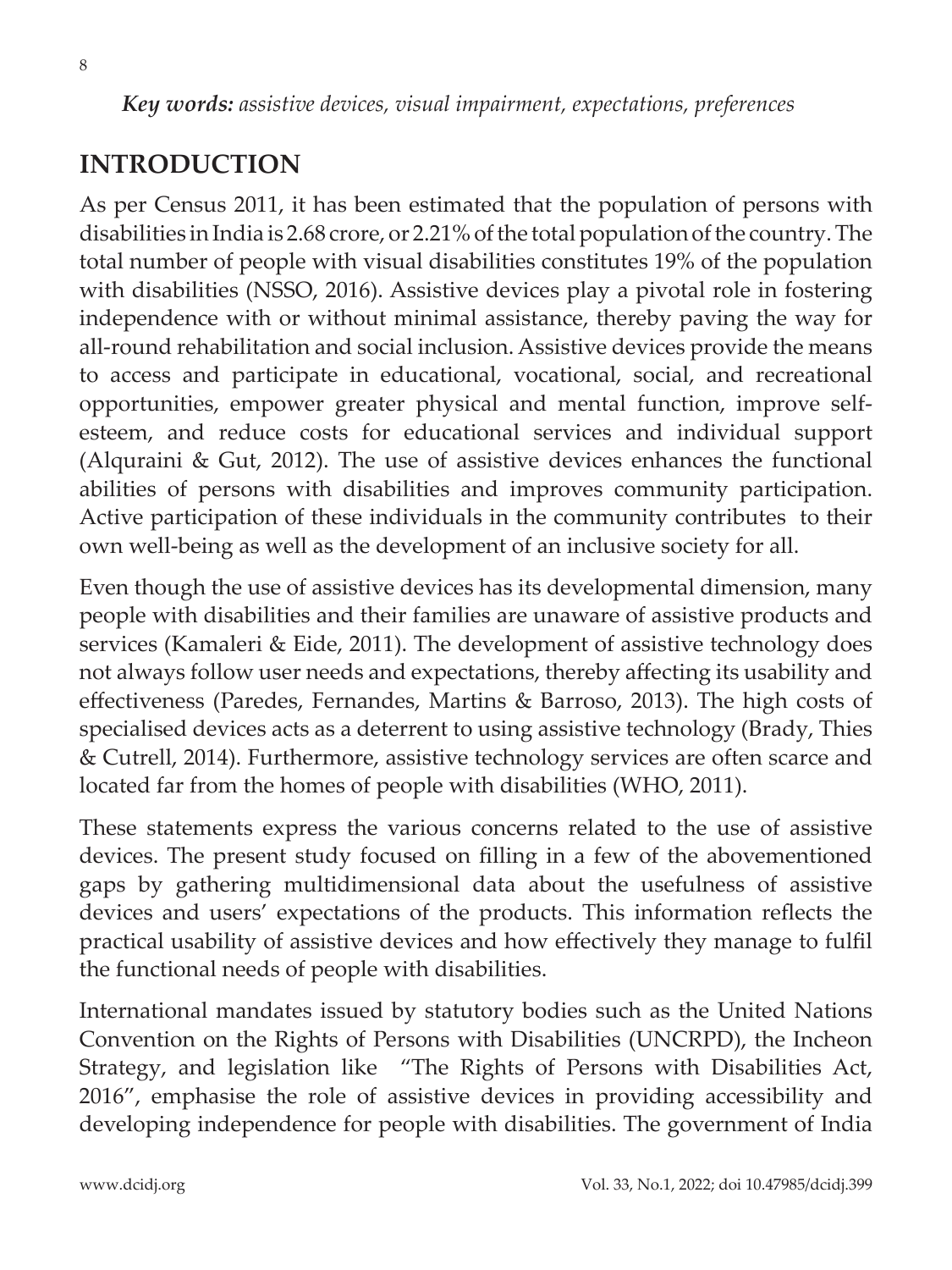has taken many steps to implement these mandates. The National Institute for the Empowerment of Persons with Visual Disabilities (Divyangjan) (NIEPVD), located in Dehradun, is an apex organisation working under the Ministry of Social Justice and Empowerment to produce assistive devices for persons with visual impairment and distribute them at an affordable cost (NIEPVD, 2022). Additionally, the Artificial Limbs Manufacturing Corporation of India (ALIMCO) has been set up to manufacture and supply quality aids and appliances at an affordable cost.

Assistive devices which are commonly used by persons with visual impairment are manufactured by ALIMCO, NIEPVD and other organisations within and outside the country; these are procured and distributed under the scheme of "Assistance to Disabled Persons for Purchase/Fitting of Aids/Appliances" (ADIP). Since the ADIP scheme is sponsored by the government, the costs of the devices are low, and the population with low economic status in the country is mainly targeted through this scheme. This scheme also creates awareness about assistive devices among people with disabilities and their organisations. In addition, the Government of India runs ADIP camps and gives assistive devices to people with all kinds of disabilities in all parts of the country (DEPwD, 2022).

With this background, the current research study was undertaken to identify the usefulness of aids and appliances used by people with visual disabilities. The study considered the software commonly used by persons with visual impairment and the assistive devices that are distributed through the ADIP scheme.

The users' feedback about usefulness, preferences and drawbacks/difficulties of using the devices was consolidated, and their suggestions were elicited for enhancing the use of assistive devices.

# **Description and Functional Importance of Assistive Devices selected for the Study**

Assistive devices that are universally used were selected for this study. The basic structure and function of the majority of these devices are the same globally and there are minimal adaptations depending on the manufacturers.

#### **Devices for Independent Living**

The three types of canes listed below ensure that people with visual impairments have reliable mobility, allowing them to develop self-confidence in their pursuit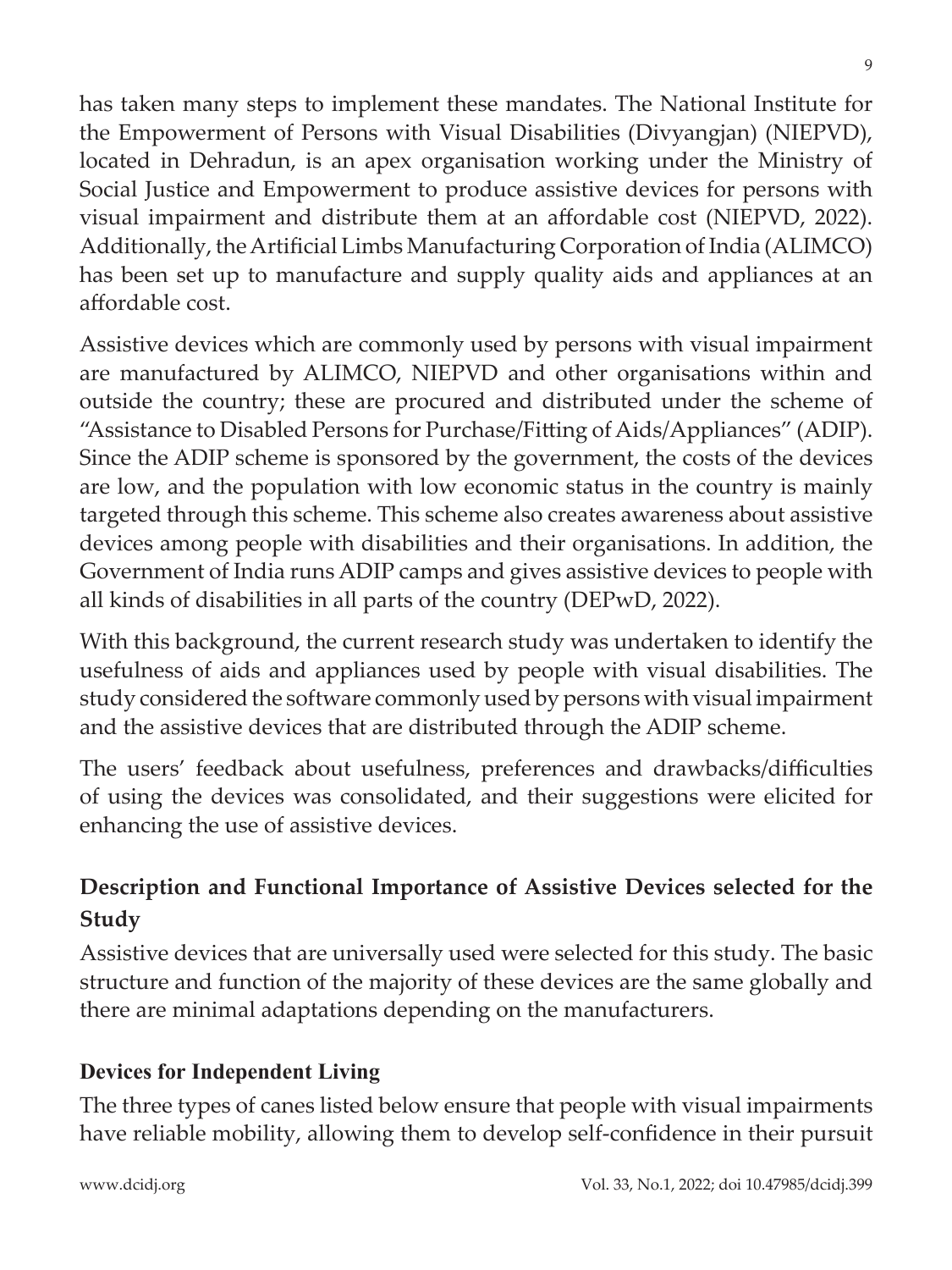of education, employment, and social inclusion.

- *Rigid White Cane (Long Cane)*: Non-foldable stick.
- *Folding White Cane*: A stick with four or five segments that are joined and foldable with the help of an elastic band.
- *Smart Cane*: A small sensor attached to the stick which detects obstacles up to a distance of 3 metres in front.

The devices listed below are used to identify the time independently:

- *Talking Wristwatch: This is a watch that has audio features.*
- *Braille Wristwatch:* Embossed dots present in the watch help to indicate the time.

# **Devices for Education and Employment**

## **a) Software**

Screen reading software converts the text that appears on the computer screen into speech, which enables people with visual impairments to access the content. This software facilitates their education and provides various employment opportunities in computer-oriented jobs. JAWS (Job Access with Speech), NVDA (Non Visual Desktop Access), Orca and Narrator are universally used screen reading software. Apart from these, screen reading software such as Talks, eSpeak, Google text-to-speech, Shine Plus, VoiceOver and TalkBack are used on mobile-based platforms.

Screen magnification software assists in magnifying the contents on the computer screen, thereby enabling people with low vision to access the content. This software enhances the education and employment of people with low vision. MAGic, Dolphine SuperNova, Microsoft Magnifier, Orca and ZoomText Magnifier are some of the most popularly used computer-based screen magnification software. Software like Talks&Zooms and Mobile Speak are used to make the screen bigger on mobile-based apps.

# **b) Reading and Writing Devices**

The following devices are used universally for the education of persons with visual impairment and low vision. These modified devices make the teaching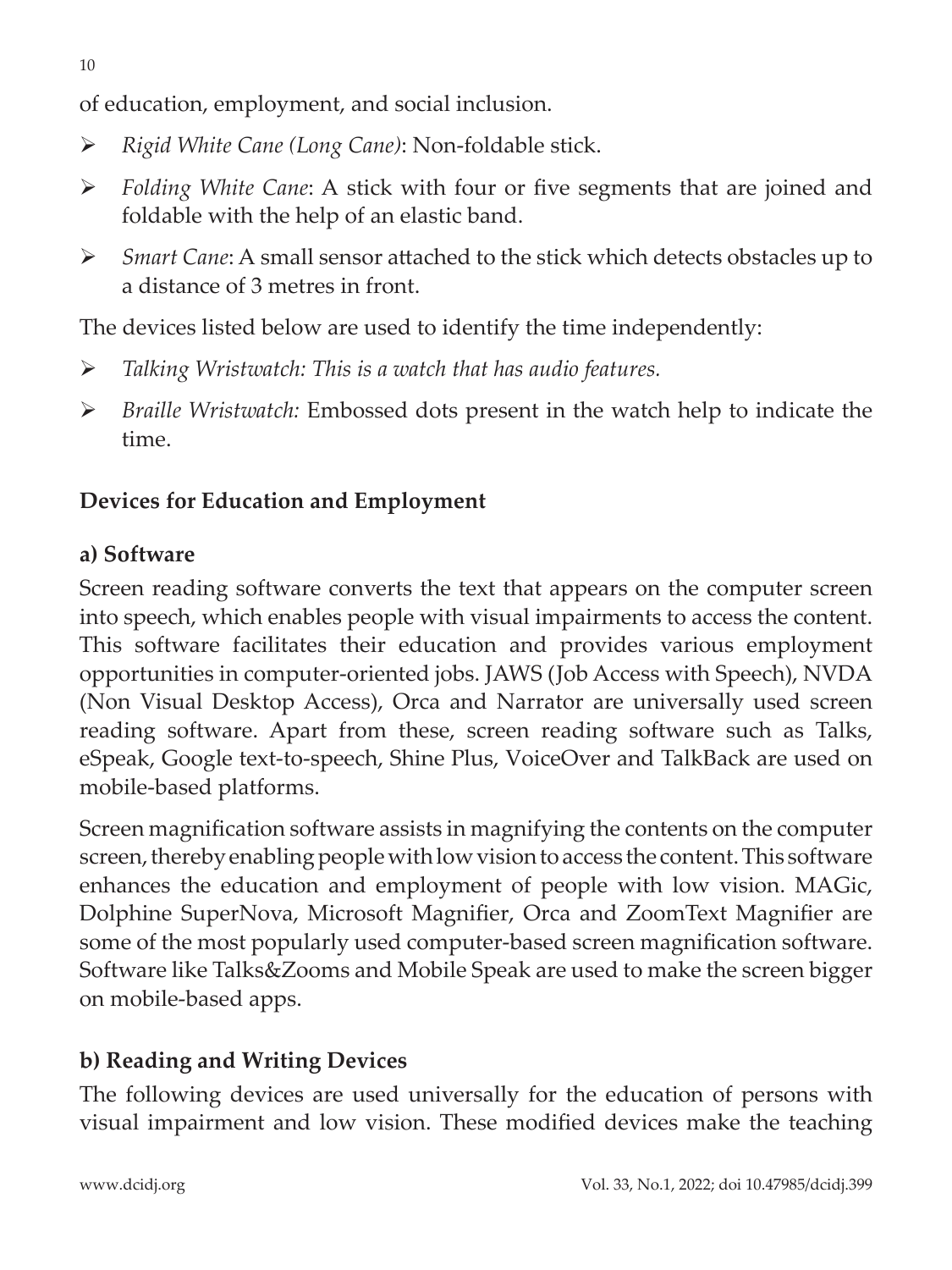and learning process easier. Small variations are present in the devices that come from different manufacturers.

## **i) Braille reading and writing devices**

Braille is a system of tactile reading and writing for people with visual impairments, in which raised dots represent the letters of the alphabet, numbers, punctuation, etc. Documents in Braille format are accessible to people with visual impairments.

For Braille writing, Braille Slate-Interline (small and large), Braille Slate-Interpoint A4 and a Pocket Writing Frame are used. A Round Head Stylus and a Concave Head Stylus are used to make the embossment on the Braille paper. Embossed dots present in the Braille Scale are used to identify the measurement markings.A Brailler is a typewriter used to type Braille letters. A Braille shorthand machine is used to take down shorthand instructions in Braille, just like in other languages. The Signature Guide assists people with visual impairments to sign the correct place in the document.

### **ii) Mathematical devices**

A Taylor Frame is a device used by people with visual impairment to do mathematical calculations. The abacus (Cranmer) is a simple instrument for performing rapid arithmetic calculations. People with visual impairment can use the Modified Geometric Mathematical Kit to access geometry content. Tactile markings on the measuring tape help to identify measurements. A set of embossed diagrams in the mathematics and science content helps people with visual impairments to understand the concepts easily. A tactile Drawing Board assists in creating embossed diagrams.

A Radio-cum-CD player plays the content in audio format. The Daisy Player is a mobile phone-like device that has the features of reading books in DAISY format (Digital Accessible Information System), audio books, text documents and supporting MP3 music files. These devices are used by people with visual impairments to listen to audio-formatted content.

### **Low Vision Devices**

Low vision devices are used to magnify the contents for people with low vision. Spectacles enable people with low vision to see objects magnified through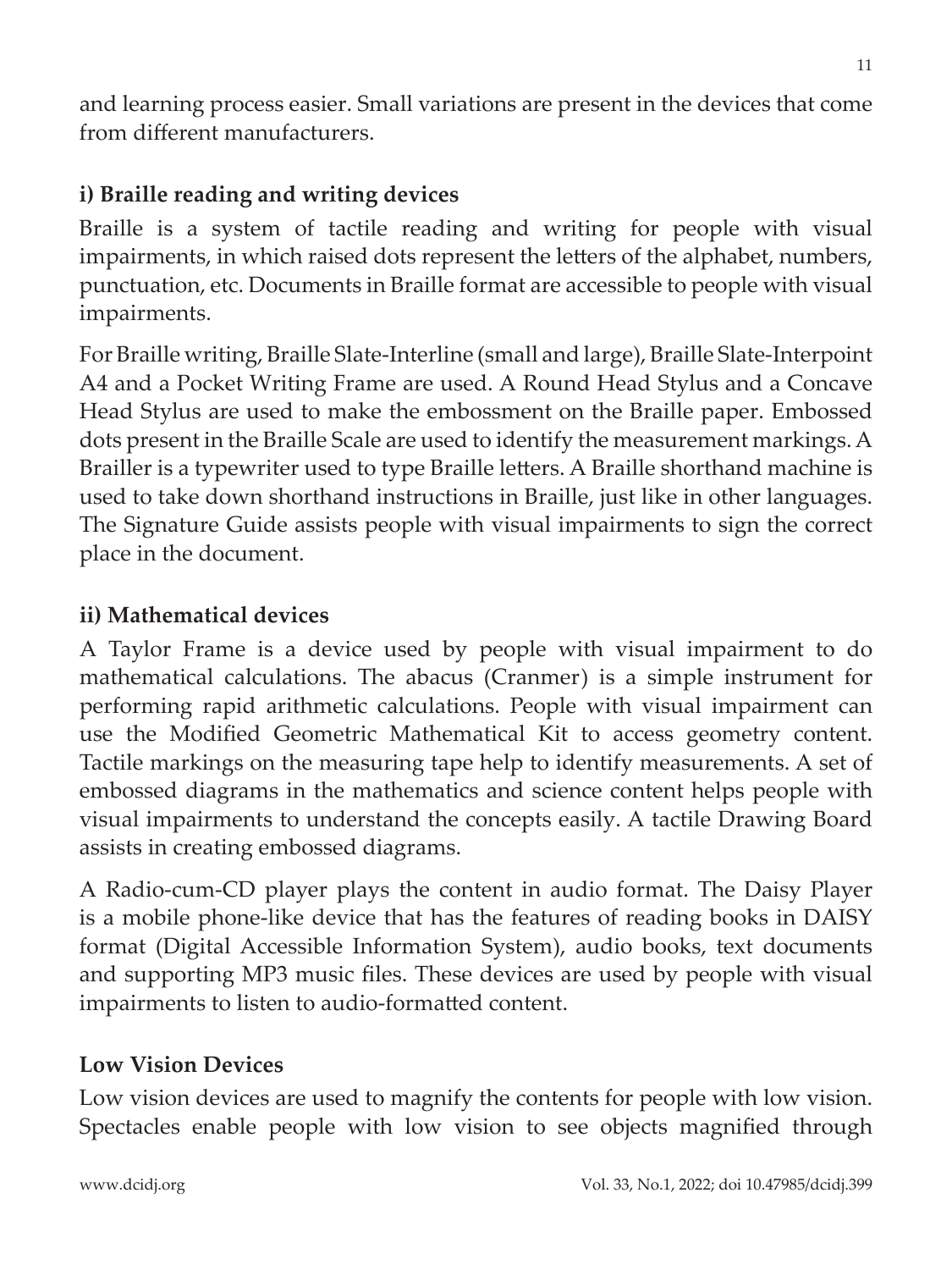aspheric lenses. The Illuminated Handheld Magnifier provides magnification facilities along with illumination features. The handy Tabletop Magnifier is ideal for magnifying printed matter, artworks, maps, etc., by moving the Stand Magnifier over the content of the material placed on the table.

## **Recreational Devices**

Simple changes made to regular playing materials allow people with visual impairments and low vision to actively participate in sports and games. The Audible Cricket Ball enables the player to locate the ball by tracking the sound. Devices like the adapted chessboard and playing cards provide an inclusive playing environment in which people with visual impairments and sighted people can play together.

### **Objectives**

The study had the following objectives:

- To find out the usefulness of already existing assistive devices for persons with visual impairment and low vision.
- To identify the preferences for selecting the existing assistive devices.
- To find out the reasons for the non-use of the devices.
- • To find out the expectations of the users.
- • To suggest measures to improve the usability of assistive devices for persons with visual impairment and low vision.

# **METHOD**

### **Study Design**

The study is descriptive in nature. It has two components. The quantitative part describes the percentage of sample responses, which indicate the usefulness and preference forthe devices. The qualitative part describes the useful features of the individual device, reasons for preferring the device, shortcomings of the device, expectations and suggestions from the end-user.

## **Sampling**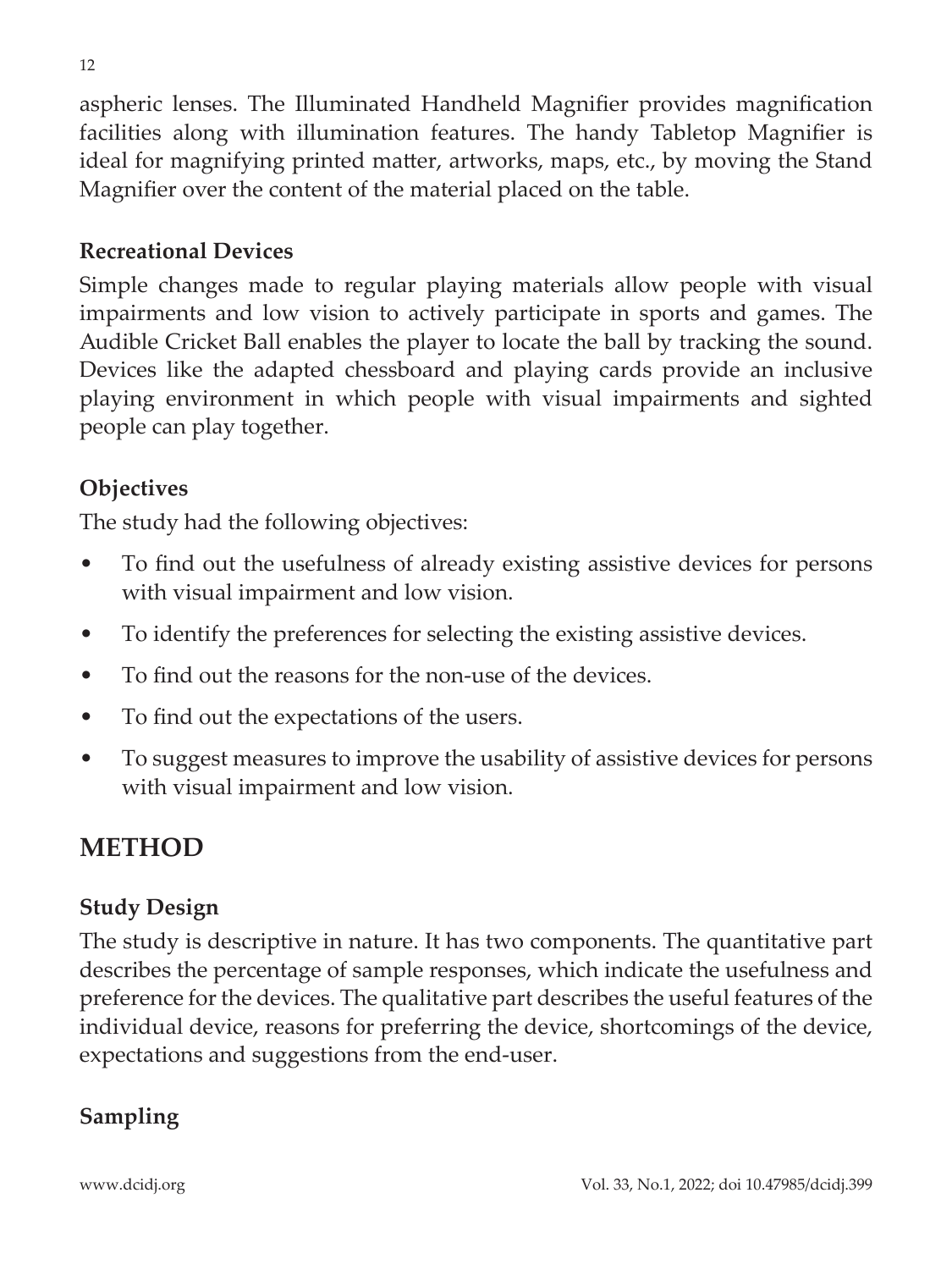Organisations working for persons with visual impairment and low vision in the Southern States of India (Tamil Nadu, Kerala, Andhra Pradesh, Telangana, Karnataka and the Union Territory of Puducherry) were selected for this study through a stratified random sampling technique. The samples from the individual organisations were selected through a simple random sampling technique. They consisted of 227 persons with visual disabilities who use any kind of assistive device.

### **Study Instruments**

A semi-structured interview schedule was prepared and pilot tested. Content validity was obtained from professional experts. The semi-structured interview schedule consisted of four components. The first part covers personal information; the second part has a 5-point rating scale to assess the usefulness of the assistive devices; the third part consists of questions related to ranking the preferred devices and new devices to be designed; and the fourth part gathers information regarding the useful features of the device, reasons for preferring the device, its drawbacks, reasons for discarding it, the user's expectations about the device and suggestions to improve its usability.

#### **Data Collection**

Data was collected from 26 organisations situated in the southern parts of India.

The interview schedule was administered to 227 persons with visual impairment, to collect details about the devices. The duration of the interviews ranged from 1 - 1½ hours. The interviews were conducted on a one-to-one basis with 101 persons with visual impairment. Data was also collected from 24 small groups (each group consisting of 3-6 persons with visual impairment) in places such as special schools. Since many students were available at the same location and the interview questions were the same for each person, this mode was chosen for data collection. The interviews were recorded with the consent of the individuals.

### **Data Analysis**

The percentile representations and mode were used to describe the sample responses. The responses were described qualitatively in the report and were consolidated. A single technical committee was formed to analyse the consolidated responses to all the devices and the suggestions received. The committee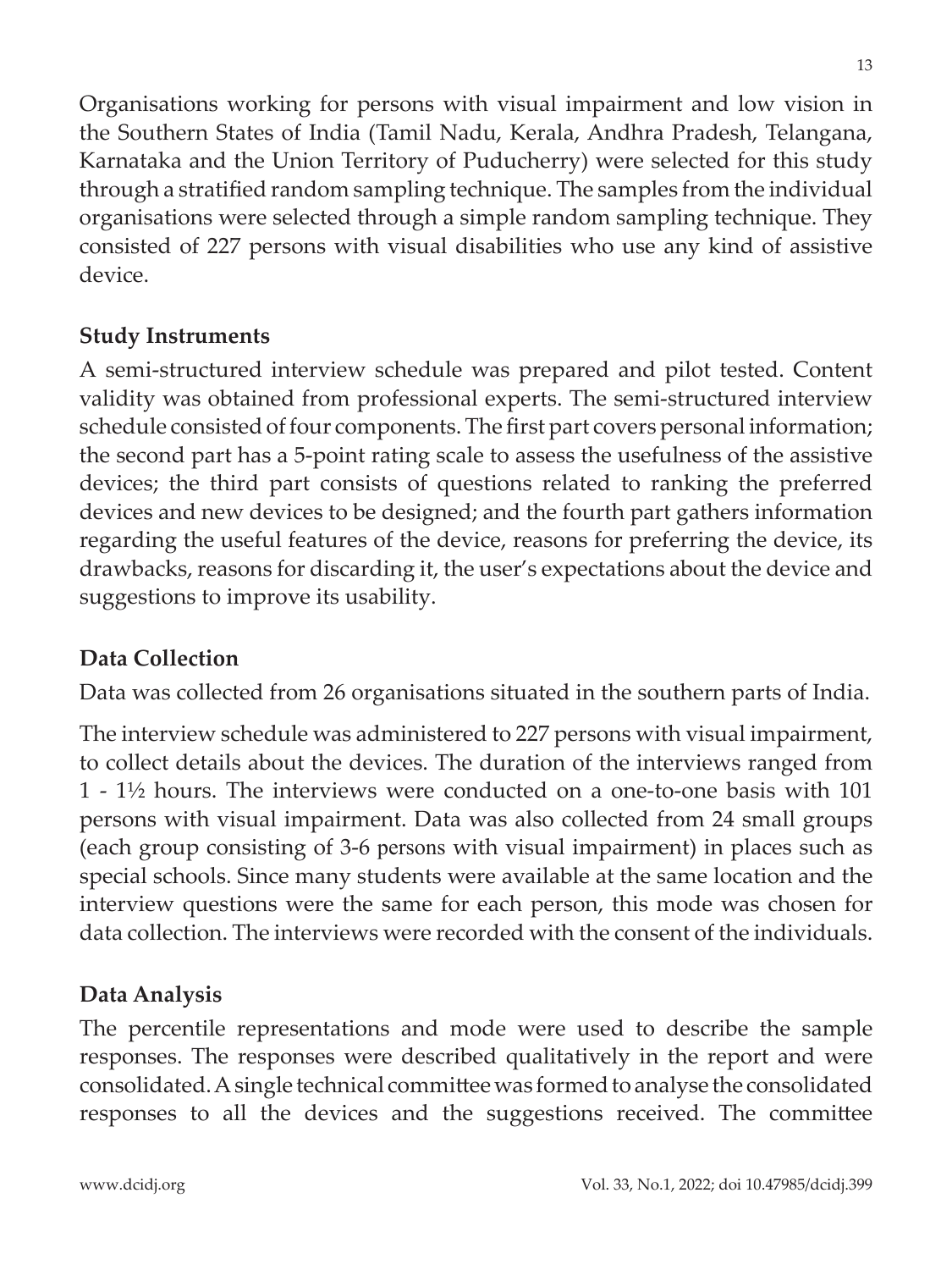examined the different dimensions of the responses, like technical aspects, service delivery, manpower availability, etc., and checked the authenticity of the feedback; for example, whether the problems stated by the respondent due to a lack of awareness. The committee also checked the feasibility of the suggestions made by the users.

### **Ethical Considerations**

In the present study, there was no risk to the physical and mental well-being of the respondents. The purpose and outcomes of the research were intimated to the respondents and a consent letter was obtained from each individual prior to the interview.

# **RESULTS and DISCUSSION**

## **Respondents' Background Characteristics**

The sample population consisted of 227 people, of whom  $145 (63.88%)$  were people with visual impairment and 82 (36.12%) were people with low vision. There were 84 (37%) female respondents and 143 (63%) male respondents. Among them, 180 (79.30%) had the onset of disability before the age of 3 years and 47 (20.70%) acquired the disability after the age of 3 years. The respondents' age range was from 9 to 57 years, and the average age was 23.33 years (SD = 11 years). Table 1 gives insight into the categories of the respondents for this study sample.

| <b>Sl. No.</b> | The Category of the Respondent | No. of Samples | Percentage $\left(\% \right)$ |
|----------------|--------------------------------|----------------|-------------------------------|
|                | School student                 | 68             | 29.96                         |
| 2              | College student                | 91             | 40.09                         |
| 3              | Vocational trainee             | 13             | 5.73                          |
| $\overline{4}$ | Unemployed                     | 2              | 0.88                          |
| 5              | Govt. employed                 | 19             | 8.37                          |
| 6              | Self-employed                  | $\overline{2}$ | 0.88                          |
| 7              | Private employed               | 32             | 14.10                         |
|                | Total                          | フフワ            | 100.00                        |

**Table 1: Categories of Respondents for the Study**

Since most of the devices under consideration were relevant to the field of education, more students with visual impairment took part in this study.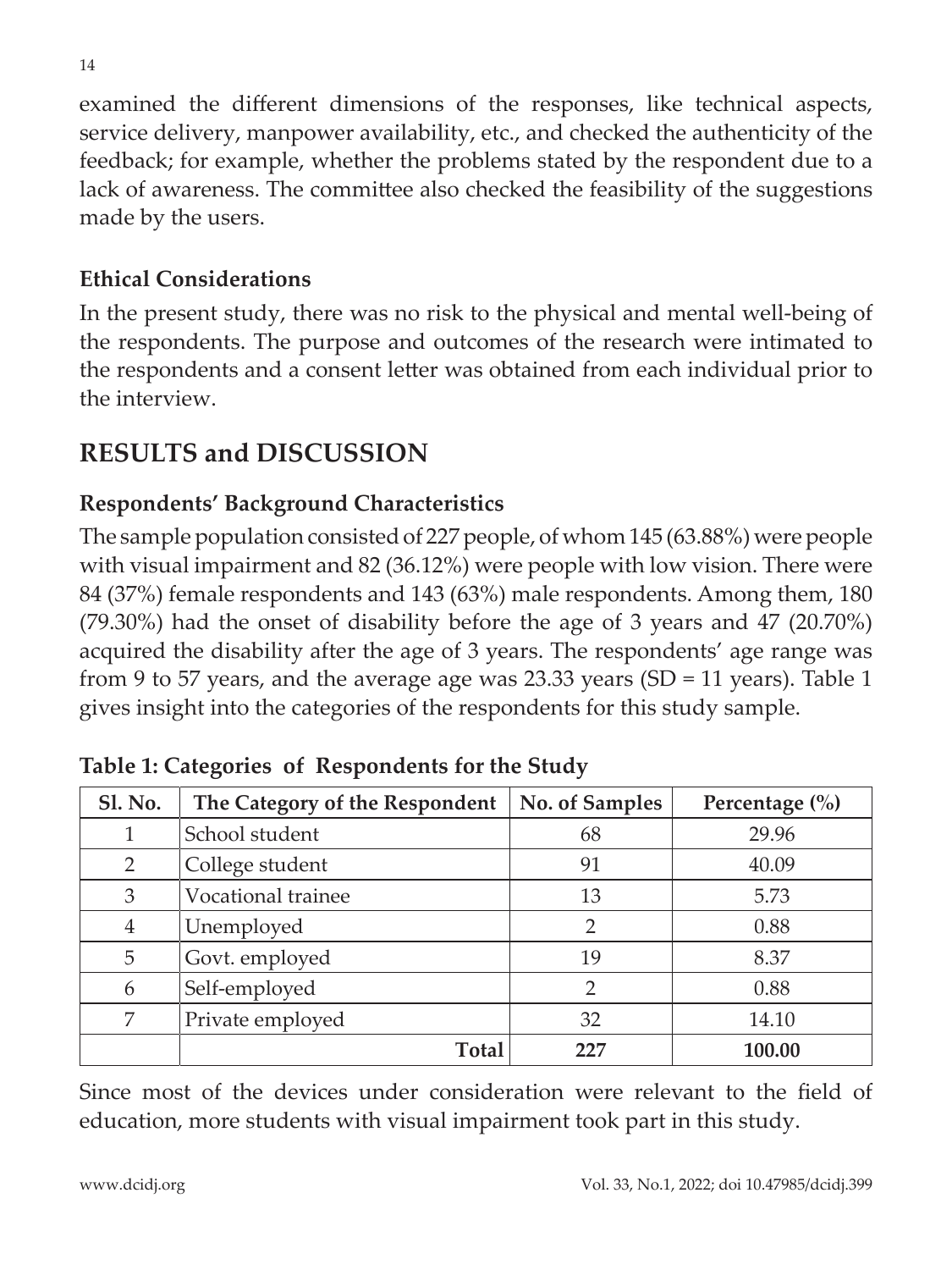# **The Usefulness of Assistive Devices for People with Visual Impairment or Low Vision**

The usefulness of assistive devices has been measured by two different methods.

- 1. The users were asked to express the level of usefulness of each device on a 5-point Likert scale. The scores were coded as: '1-Not at all useful', '2- Slightly useful', '3-Somewhat useful', '4-Very useful', and '5-Extremely useful'.
- 2. The users were asked to describe the useful features of their individual assistive devices.

Tables 2 to 6 summarize the usefulness of various assistive devices for various life domains .

**Table 2: Level of usefulness of 5 different Assistive Devices for Independent Living of People with Visual Impairment**

| S1.            | Type of                            |                | 1             |    | $\overline{2}$ |    | 3             |    | $\boldsymbol{4}$ |    | 5                                  | <b>Total</b>           |
|----------------|------------------------------------|----------------|---------------|----|----------------|----|---------------|----|------------------|----|------------------------------------|------------------------|
| No.            | <b>Assistive</b><br><b>Device</b>  | N              | $\frac{0}{0}$ | N  | $\frac{0}{0}$  | N  | $\frac{0}{0}$ | N  | $\frac{0}{0}$    | N  | $\mathbf{0}_{\mathbf{0}}^{\prime}$ | No. of<br><b>Users</b> |
| $\mathbf{1}$   | Rigid White<br>Cane (Long<br>Cane) | $\theta$       | 0.00          | 12 | 19.05          | 26 | 41.27         | 17 | 26.98            | 8  | 12.70                              | 63                     |
| $\overline{2}$ | Folding White<br>Cane              | $\theta$       | 0.00          | 3  | 1.95           | 24 | 15.58         | 56 | 36.36            | 71 | 46.10                              | 154                    |
| 3              | <b>Smart Cane</b>                  | 1              | 1.23          | 13 | 16.05          | 18 | 22.22         | 18 | 22.22            | 31 | 38.27                              | 81                     |
| $\overline{4}$ | Talking<br>Wristwatch              | 1              | 0.65          | 2  | 1.30           | 26 | 16.88         | 44 | 28.57            | 81 | 52.60                              | 154                    |
| 5              | <b>Braille</b><br>Wristwatch       | $\overline{0}$ | 0.00          | 3  | 3.19           | 15 | 15.96         | 24 | 25.53            | 52 | 55.32                              | 94                     |

| Table 3: Level of usefulness of Educational Software for People with Visual |  |
|-----------------------------------------------------------------------------|--|
| Impairment                                                                  |  |

| <b>S1.</b><br>No. | <b>Type of Assistive</b><br><b>Device</b> |   |      |  |               |   |               |   |               |            |               | Total           |
|-------------------|-------------------------------------------|---|------|--|---------------|---|---------------|---|---------------|------------|---------------|-----------------|
|                   |                                           | N | $\%$ |  | $\frac{0}{0}$ | N | $\frac{0}{0}$ | N | $\frac{0}{0}$ |            | $\frac{0}{0}$ | No. of<br>Users |
|                   | <b>Screen Reading Software - Computer</b> |   |      |  |               |   |               |   |               |            |               |                 |
|                   | JAWS(Job Access<br>with Speech)           |   |      |  |               |   | 2.06          |   | 43 22.16      | <b>147</b> | 75.77         | 194             |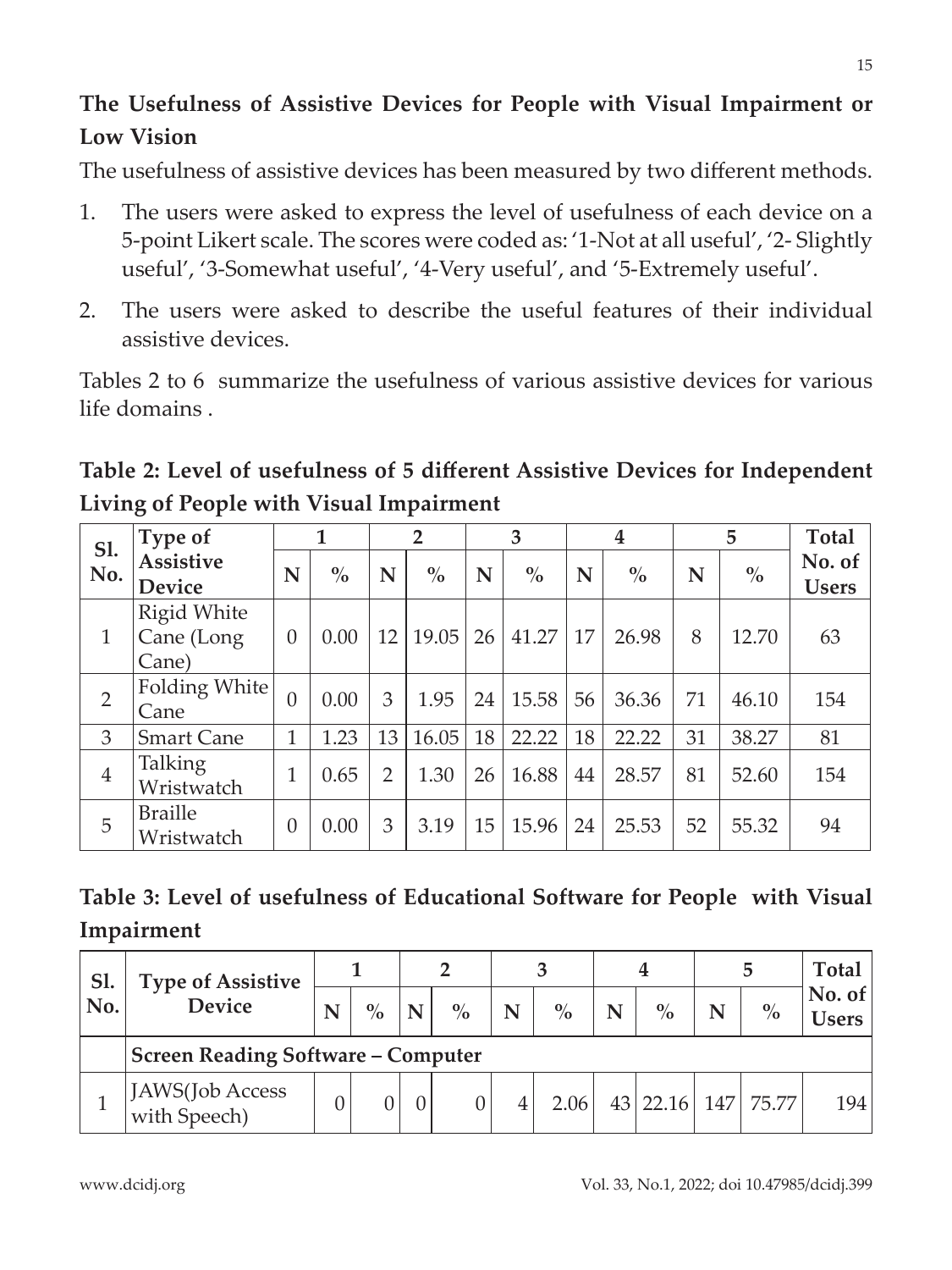| $\overline{2}$ | NVDA(Non Visual<br>Desktop Access)                                    | $\mathbf{1}$   | 0.69           | $\overline{4}$ | 2.78           | 7              | 4.86           | 59             | 40.97          | 73             | 50.69 | 144            |
|----------------|-----------------------------------------------------------------------|----------------|----------------|----------------|----------------|----------------|----------------|----------------|----------------|----------------|-------|----------------|
| 3              | <b>Inbuilt Screen</b><br>Reading options in<br>Computer (ORCA)        | $\theta$       | $\overline{0}$ | $\mathbf{1}$   | 3.33           | $\mathbf{1}$   | 3.33           | 11             | 36.67          | 17             | 56.67 | 30             |
|                | <b>Screen Reading Software - Mobile Phone</b>                         |                |                |                |                |                |                |                |                |                |       |                |
| 4              | eSpeak                                                                | $\theta$       | $\mathbf{0}$   | $\theta$       | $\theta$       | 4              | 10.81          | 9              | 24.32          | 24             | 64.86 | 37             |
| 5              | <b>Talks</b>                                                          | $\overline{0}$ | $\overline{0}$ | $\overline{0}$ | $\overline{0}$ | $\overline{0}$ | $\overline{0}$ | 8              | 32             | 17             | 68    | 25             |
| 6              | <b>Shine Plus</b>                                                     | $\overline{0}$ | $\overline{0}$ | $\overline{0}$ | $\overline{0}$ | $\overline{0}$ | $\overline{0}$ | $\overline{0}$ | $\overline{0}$ | $\overline{4}$ | 100   | $\overline{4}$ |
|                | <b>Inbuilt Screen Reading option in Mobile Phones</b>                 |                |                |                |                |                |                |                |                |                |       |                |
| 7              | <b>TalkBack</b>                                                       | $\Omega$       |                | $\overline{0}$ |                | 15             | 14.56          | 31             | 30.09          | 57             | 55.33 | 103            |
|                | <b>Screen Magnification Software</b>                                  |                |                |                |                |                |                |                |                |                |       |                |
| 8              | Computer-<br>based Screen<br>Magnification<br>Software (MAGic)        | $\mathbf{1}$   | 6.67           | $\overline{0}$ | $\overline{0}$ | $\overline{4}$ | 26.67          | 8              | 53.33          | $\overline{2}$ | 13.33 | 15             |
| 9              | <b>Inbuilt Screen</b><br>Magnification<br>options in a<br>Computer    | 3              | 8.57           | $\overline{0}$ | $\theta$       | 5              | 14.29          | 18             | 51.43          | 9              | 25.71 | 35             |
| 10             | Screen<br>Magnification<br>Software - Mobile<br>Phones                | $\mathbf{0}$   | $\overline{0}$ | $\mathbf{0}$   | $\overline{0}$ | 3              | 6.00           |                | 14 28.00       | 33             | 66.00 | 50             |
| 11             | <b>Inbuilt Screen</b><br>Magnification<br>options in Mobile<br>Phones | $\theta$       | $\overline{0}$ | $\overline{0}$ | $\overline{0}$ | 7              | 10.45          | 19             | 28.35          | 41             | 61.19 | 67             |

# **Table 4: Level of usefulness of Educational Devices other than Software for People with Visual Impairment**

| 1.  | Type of                   |                                           |   |      |  |               |  |               |  |      | No. of |  |
|-----|---------------------------|-------------------------------------------|---|------|--|---------------|--|---------------|--|------|--------|--|
| No. | <b>Assistive Device N</b> | $\frac{0}{0}$                             | N | $\%$ |  | $\mathbf{O}/$ |  | $\frac{0}{0}$ |  | $\%$ | sers   |  |
|     |                           | Reading, Writing and Mathematical Devices |   |      |  |               |  |               |  |      |        |  |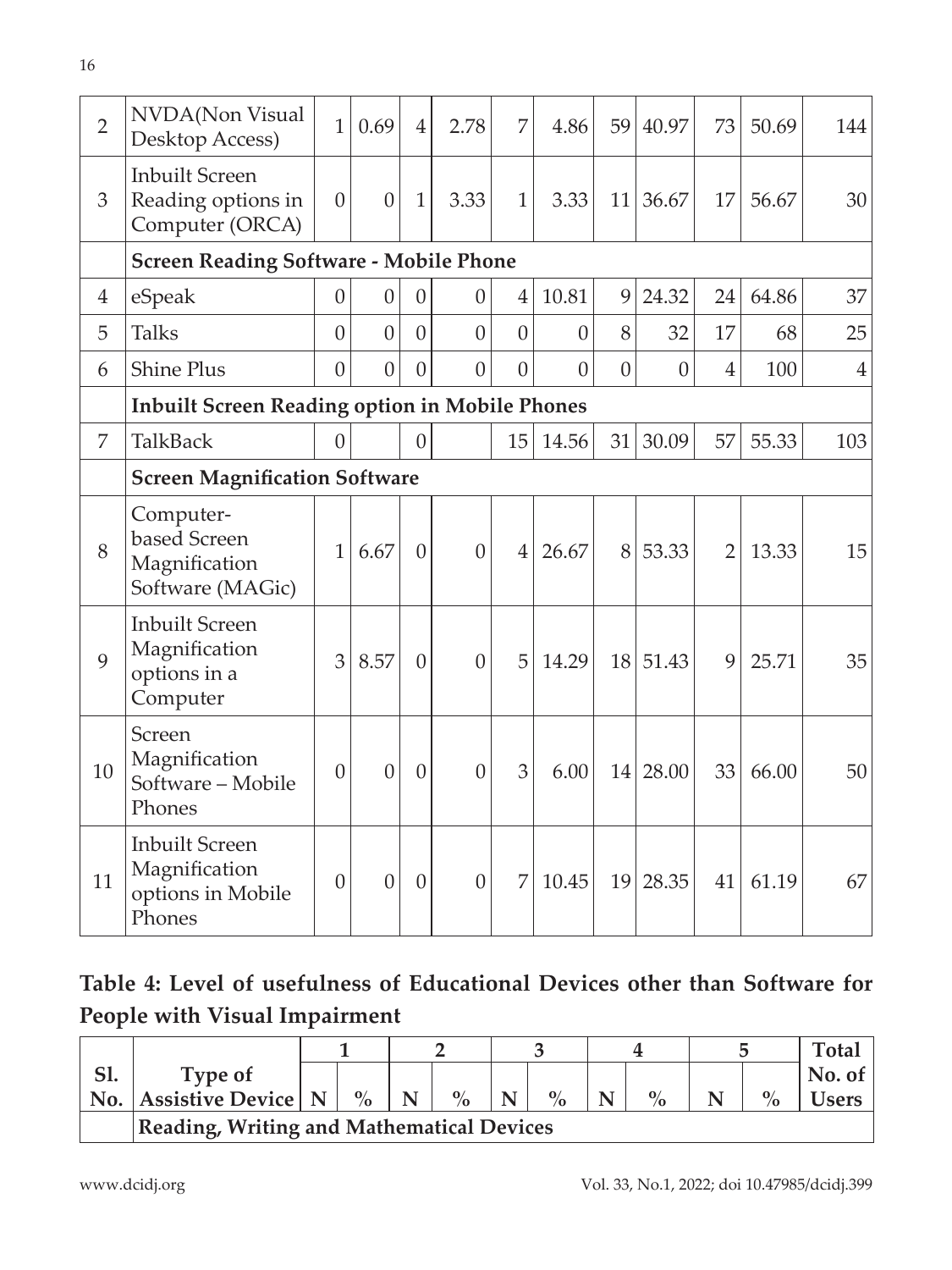| $\mathbf{1}$   | <b>Braille Slate-</b><br>Interline (Small<br>and Large) | 10             | 9.35             | 19             | 17.8           | 15 | 14.02 | 22           | 20.56 | 41  | 38.32     | 107 |
|----------------|---------------------------------------------------------|----------------|------------------|----------------|----------------|----|-------|--------------|-------|-----|-----------|-----|
| $\overline{2}$ | <b>Braille Slate-</b><br>Interpoint A4                  | $\overline{0}$ | $\overline{0}$   | $\overline{2}$ | 0.93           | 3  | 1.39  | 39           | 18.06 | 172 | 79.63     | 216 |
| 3              | Round Head<br>Stylus                                    | 18             | 8.78             | 17             | 8.29           | 32 | 15.61 | 70           | 34.15 | 68  | 33.17     | 205 |
| $\overline{4}$ | Concave Head<br>Stylus                                  | 3              | 1.62             | 6              | 3.24           | 21 | 11.35 | 34           | 18.38 | 121 | 65.41     | 185 |
| 5              | Pocket Writing<br>Frame                                 | 1              | 0.88             | 5              | 4.42           | 27 | 23.89 | 38           | 33.63 | 42  | 37.17     | 113 |
| 6              | Signature Guide                                         | $\overline{2}$ | 3.64             | $\overline{2}$ | 3.64           | 22 | 40    | 12           | 21.82 | 17  | 30.91     | 55  |
| 7              | <b>Taylor Frame</b>                                     | 3              | 1.6              | $\overline{0}$ | $\overline{0}$ | 9  | 4.81  | 36           | 19.25 | 139 | 74.33     | 187 |
| 8              | Abacus                                                  | $\overline{2}$ | 1.54             | 5              | 3.85           | 30 | 23.08 | 32           | 24.62 | 61  | 46.92     | 130 |
| 9              | Geometric Kit                                           | $\mathbf{1}$   | 0.9              | 6              | 5.41           | 33 | 29.73 | 38           | 34.23 | 33  | 29.73     | 111 |
| 10             | Measuring<br>Tactile Tape                               | $\overline{0}$ | $\mathbf{0}$     | $\overline{2}$ | 2.89           | 12 | 17.39 | 29           | 42.02 |     | 26 37.68  | 69  |
| 11             | <b>Braille Scale</b>                                    | $\overline{0}$ | $\overline{0}$   | $\overline{4}$ | 3.28           | 31 | 25.41 | 45           | 36.89 | 42  | 34.43     | 122 |
| 12             | Tactile Diagram<br>Set                                  | $\overline{0}$ | $\mathbf{0}$     | $\mathbf{1}$   | 1.54           | 11 | 16.92 | 30           | 46.15 | 23  | 35.38     | 65  |
| 13             | <b>Braille</b><br>Shorthand<br>Machine                  | $\overline{0}$ | $\overline{0}$   | $\mathbf{1}$   | 7.14           | 5  | 35.71 | $\mathbf{1}$ | 7.14  | 7   | 50        | 14  |
| 14             | <b>Brailler</b>                                         | $\overline{0}$ | $\overline{0}$   | 5              | 2.98           | 15 | 8.93  | 44           | 26.19 | 104 | 61.9      | 168 |
| 15             | <b>Tactile Drawing</b><br>Board                         | $\overline{0}$ | $\overline{0}$   | $\overline{0}$ | $\overline{0}$ | 17 | 38.64 | 12           | 27.27 | 15  | 34.09     | 44  |
| 16             | Radio-cum-CD<br>Player                                  | $\overline{2}$ | 1.18             | $\mathbf{1}$   | 0.59           | 27 | 15.88 | 61           | 35.88 | 79  | 46.47     | 170 |
| 17             | Daisy Player                                            | $\mathbf{0}$   | $\boldsymbol{0}$ | $\mathbf{1}$   | 0.73           | 10 | 7.25  | 27           | 19.56 |     | 100 72.46 | 138 |

## **Table 5: Level of usefulness of Low Vision Devices**

| S1. | Type of                           |    |               |               |       |               |       |   | 4             |               | 5     | <b>Total</b>           |
|-----|-----------------------------------|----|---------------|---------------|-------|---------------|-------|---|---------------|---------------|-------|------------------------|
| No. | <b>Assistive</b><br><b>Device</b> | N  | $\frac{0}{0}$ | N             | $\%$  | N             | $\%$  | N | $\frac{0}{0}$ | N             | $\%$  | No. of<br><b>Users</b> |
|     |                                   |    |               |               |       |               |       |   |               |               |       |                        |
|     | Spectacle                         | J. | 0.00          |               | 0.00  | 5             | 26.32 | 3 | 15.79         | 11            | 57.89 | 19                     |
|     | Illuminated                       |    |               |               |       |               |       |   |               |               |       |                        |
|     | Handheld                          |    | 7.69          | $\mathcal{D}$ | 15.38 | $\mathcal{P}$ | 15.38 | 6 | 46.15         | $\mathcal{P}$ | 15.38 | 13                     |
|     | Magnifier                         |    |               |               |       |               |       |   |               |               |       |                        |
| 3   | Stand Magnifier                   | 3  | 42.86         |               | 0.00  |               | 14.29 |   | 28.57         |               | 14.29 | $\overline{7}$         |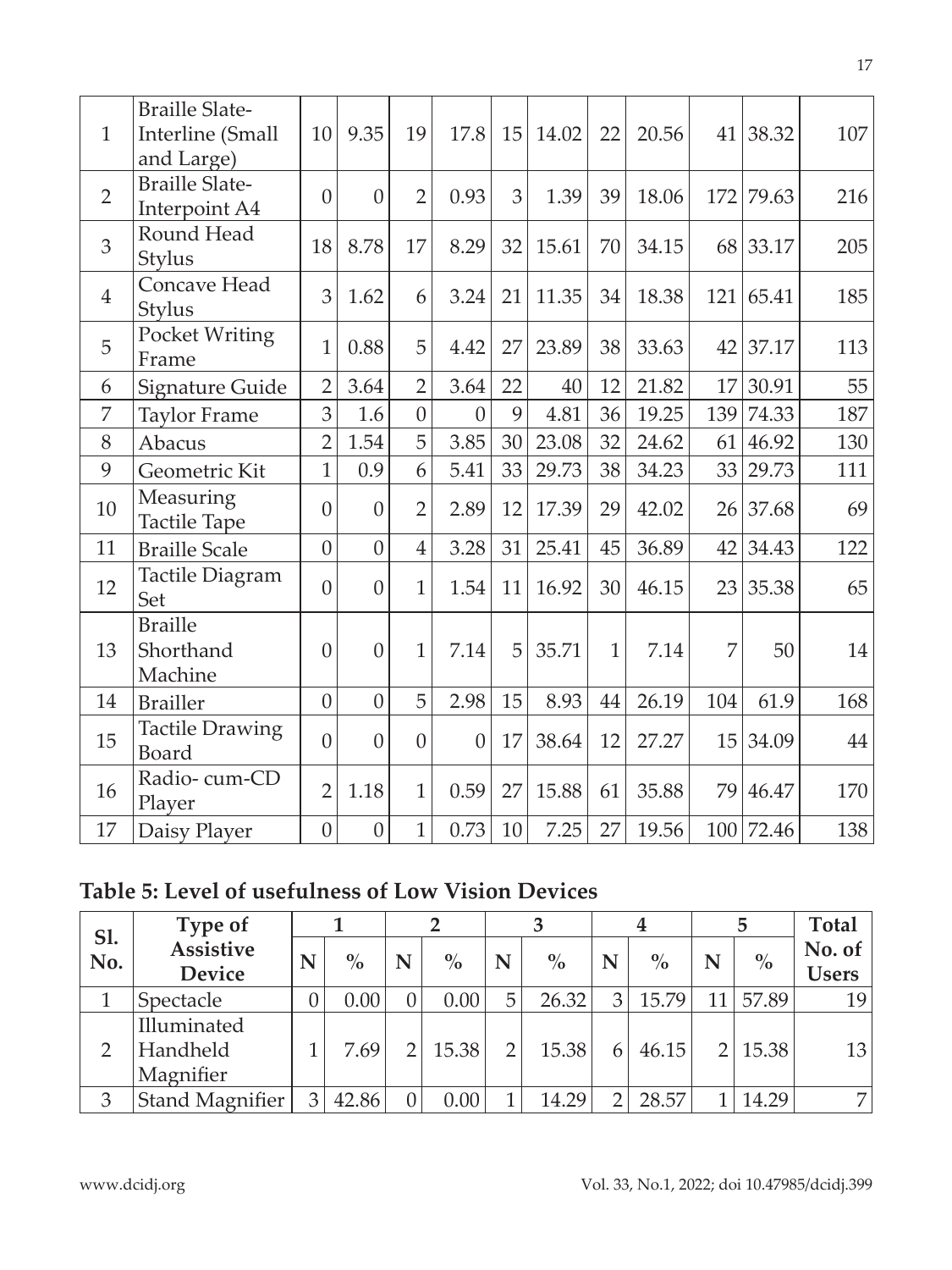| Sl.            | Type of                 |                  |      |   | 2             |    |               |    | 4                |     | 5     | <b>Total</b> |
|----------------|-------------------------|------------------|------|---|---------------|----|---------------|----|------------------|-----|-------|--------------|
| No.            | <b>Assistive</b>        | N                | $\%$ | N | $\frac{0}{0}$ | N  | $\frac{0}{0}$ | N  | $\frac{0}{0}$    | N   | $\%$  | No. of       |
|                | <b>Device</b>           |                  |      |   |               |    |               |    |                  |     |       | <b>Users</b> |
| 1              | Chessboard              | $\left( \right)$ | 0.00 |   | 1.05          | 6  | 3.14          | 32 | $16.75 \mid 151$ |     | 79.06 | 191          |
| $\overline{2}$ | <b>Braille Playing</b>  | 6                | 6.52 |   | 7.61          | 14 | 15.22         | 23 | 25.00            | 42  | 45.65 | 92           |
|                | Cards                   |                  |      |   |               |    |               |    |                  |     |       |              |
| 3              | Audible Cricket<br>Ball | 0                | 0.00 |   | 0.00          | 10 | 5.71          | 24 | 13.71            | 141 | 80.57 | 175          |

**Table 6: Level of usefulness of Recreational Devices for People with Visual Impairment**

The description and functional importance of each of the devices mentioned above are described in the earlier section.

The respondents stated that they found devices like JAWS Screen Reading Software, Braille Slate-Interpoint A4, Chessboard, Audible Cricket Ball, Mobile Screen Magnification Software, Taylor Frame, Orca Screen Reading Software, Daisy Player, NVDA Screen Reading Software and Talks Screen Reading Software extremely useful. This is clearly reflected in the score of more than 90%, which is the combination of scores for extremely useful (rating 4) and very useful (rating 5).

At the next level, devices like Inbuilt Screen Magnification options in Mobile Phones, eSpeak Screen Reading Software, Brailler, TalkBack Screen Reading Software, Concave Head Stylus, Folding White Cane, Radio-cum-CD Players, Tactile Diagram Set, Talking Wristwatch and Braille Wristwatch got scores ranging from 81% to 90% (rating 4 and rating 5) from the users. Except for the Stand Magnifier and Rigid White Cane, all the devices had a score of 50% (rating 4 and rating 5) or higher from the users. Assistive devices are being distributed at present under the ADIP Scheme for persons with visual disabilities, either manufactured by NIEPVD or other agencies, and the software considered in the present study is extremely useful for the end-users.

Independent mobility is one of the most important requirements for persons with visual impairment in order to attend school, work, and other social gatherings. Advancements in mobility devices and mobility training enable them to move independently and actively participate in community life. Devices like Braille wristwatches and talking watches reduce their dependence on others for assistance in time management.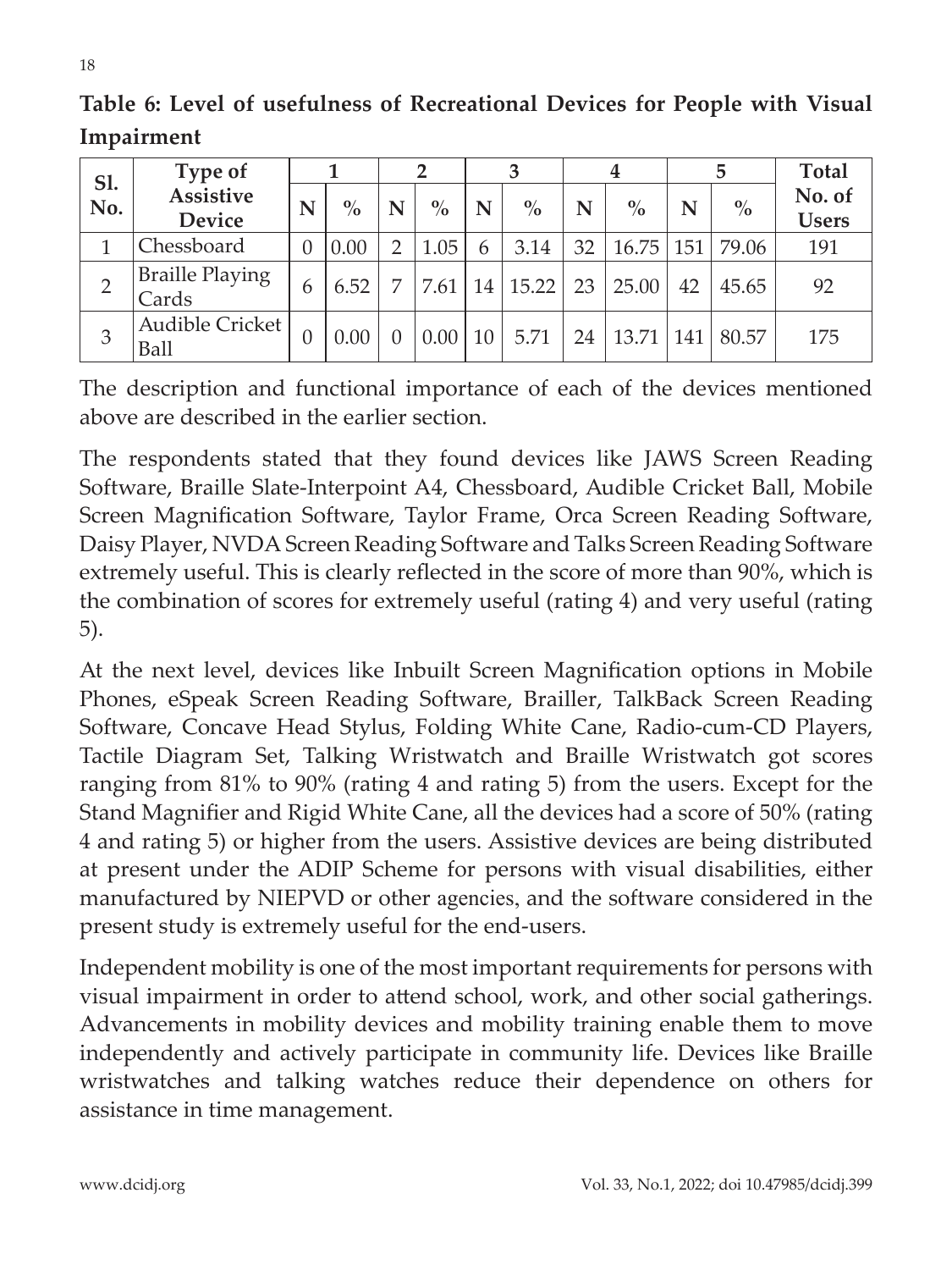Inaccessible educational materials and inappropriate teaching strategies act as impediments to the educational advancement of people with disabilities. Adaptations in educational materials and teaching methodologies make education accessible to people with visual impairment. The aforementioned educational tools and software play an important role in ensuring that students with visual impairments receive the education they require.

The majority of workplace content is only available in print and consequently inaccessible to people with visual impairment. This situation restricts their ability to perform particular jobs. Screen reading software, screen magnification software, and other assistive devices make it easier for them by converting printed materials to audio format or by magnifying the content. This creates lots of employment opportunities for people with visual impairments in computeroriented jobs.

Recreational and leisure activities are important elements in every person's life. Due to a lack of adapted playing materials, people with visual impairments stay away from most games. Recreational devices like adapted chessboards, audible cricket balls and playing cards provide the opportunity for people with visual impairments to actively participate in sports and games.

According to users, the most useful features of the specific devices are as follows:

- The alarm facility in the talking wristwatch is useful  $(24.67\% , n=38)$ .
- The Braille wristwatch has better durability than the talking wristwatch  $(11.70\%, n=11)$ .
- • eSpeak screen reading software for mobile phones supports regional languages like Tamil, Malayalam, etc., (27.03%, n=10). It also has different voices and options for modifying the voice (8.10%, n=3). It automatically converts the speech output as per the language of the text (5.40%, n=2).
- JAWS Screen Reading Software has good audio clarity  $(7.73\% , n = 15)$  and good English pronunciation  $(4.12\% , n = 8)$ .
- NVDA Screen Reading Software supports regional languages like Tamil, Malayalam, Telugu, Kannada, etc., (23.61%, n = 34).
- Folding White Cane is portable in nature  $(27.92\%, n = 43)$ .
- Users can easily identify obstacles when using the Smart Cane  $(6.17\%, n=5)$ .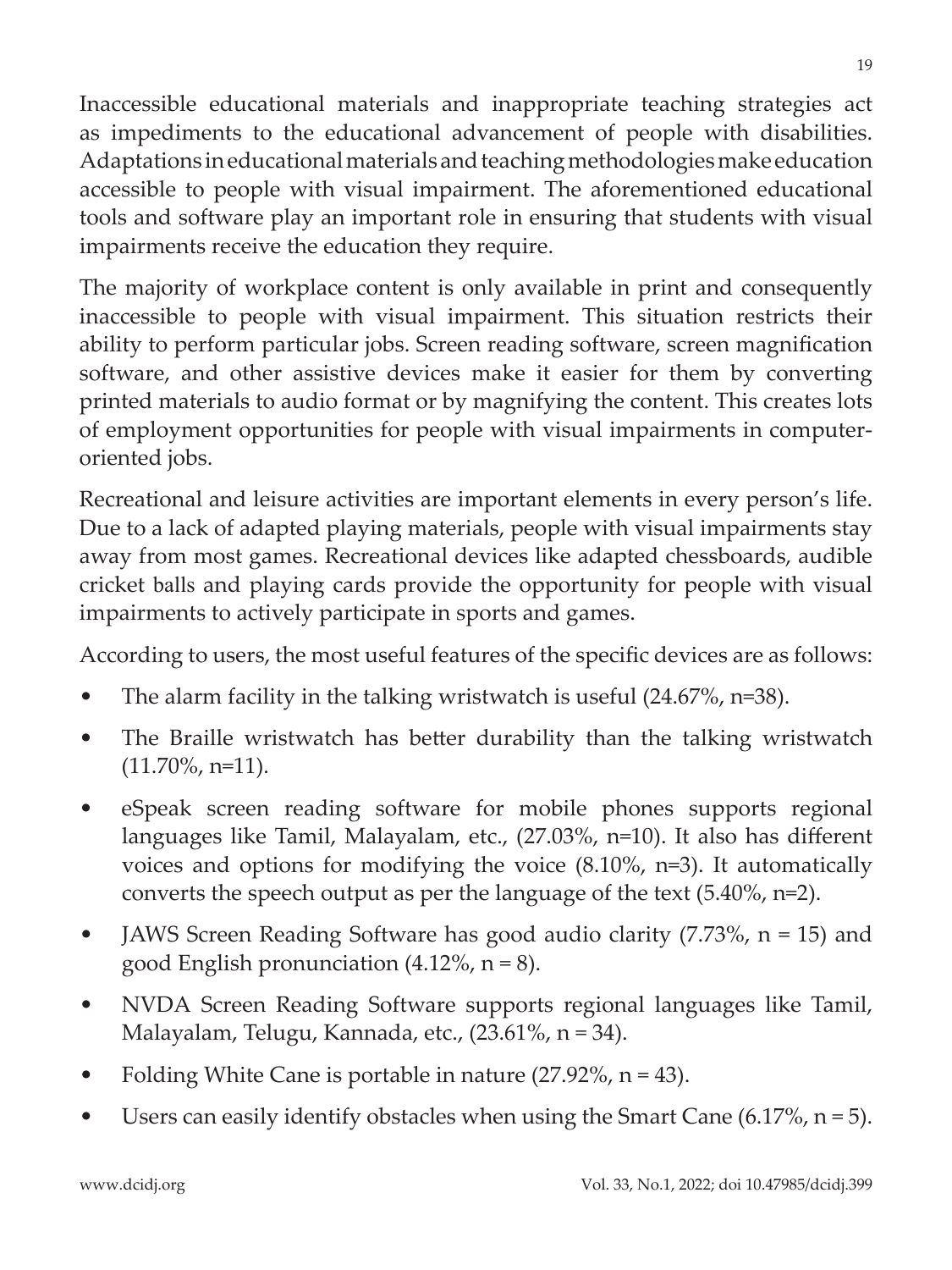- Braille Slate-Interpoint A4 helps to take notes easily in the classroom (3.70%,  $n = 8$ ).
- The Concave Head Stylus does provide a good grip while writing, as it has been equipped with a good grasping handle. Therefore, writing is not only easier but also faster  $(18.92\%, n = 35)$ .
- The Pocket Writing Frame is handy in size and therefore can be carried and handled with ease  $(13.27\% , n = 15)$ .
- The Tactile Diagram Set is effective for teaching science and mathematics concepts through embossed pictorial presentations (6.15%, n = 4).
- Recording clarity is good in DAISY Player  $(16.67\% , n = 23)$ .

# **Preferences in Selecting the Existing Assistive Devices**

Two distinct methods were used to collect data on user preferences for assistive devices.

- 1. The users were asked to rank the various assistive devices in order of preference.
- 2. The respondents were asked to describe their reasons for preferring a particular device.

As per the results obtained, the users prefer Daisy Player (68.84%, n = 95), Braille Slate-Interpoint A4 (68.52%,  $n = 148$ ), Folding White Cane (51.30%,  $n = 79$ ), JAWS Screen Reading Software (50.52%, n = 98), Taylor Frame (42.78%, n = 80), Chessboard (40.84%,  $n = 78$ ), Audible Cricket Ball (36.00%,  $n = 63$ ), Smart Cane (28.40%, n = 23), NVDA Screen Reading Software (27.08%, n = 39), Brailler(26.19%, n = 44), Talking Wristwatch (25.97%, n = 40), TalkBack Screen Reading Software  $(23.30\%$ , n = 24) and Braille Wristwatch  $(22.34\%$ , n = 21). The respondents from Kerala preferred Orca Screen Reading Software (53.33%, n = 16).

The major reasons stated by the users, for preferring a particular assistive device, are as follows:

- • By using the Rigid White Cane, as compared to other types of canes, the users can identify obstacles clearly  $(12.69\%, n=8)$ .
- The Folding Cane is preferred over the Smart Cane because the Smart Cane vibrates constantly when there are objects and confuses the user finding the right path  $(4.54\%, n = 7)$ .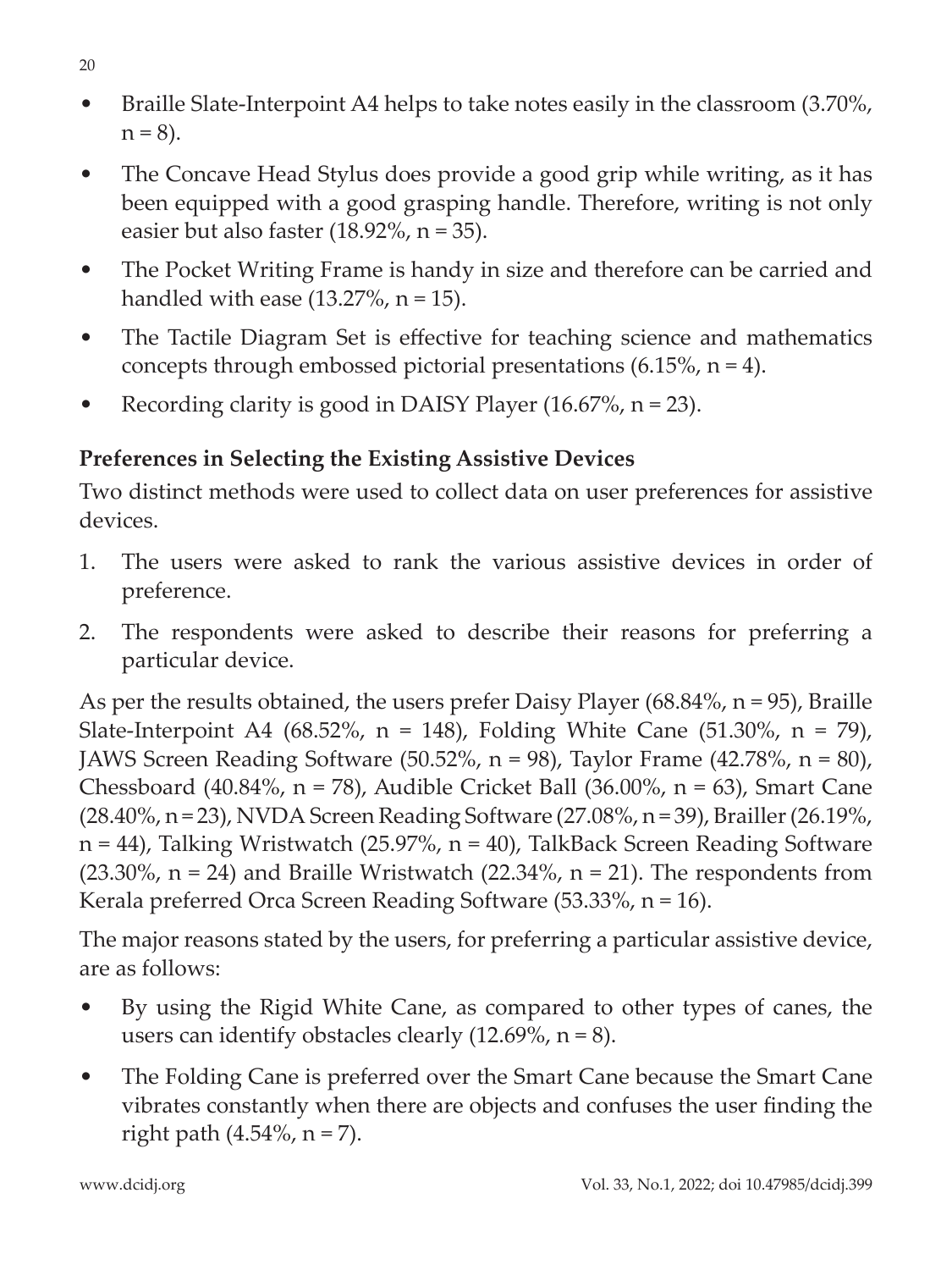- The Talking Wristwatch can be used by people with visual impairment who do not know Braille (5.84%, n = 9).
- While using the JAWS, language proficiency skills are improved  $(1.03\%, n=2)$ .
- In comparison to the Round Head Stylus, the Concave Head Stylus is more comfortable. (3.78%, n = 7).

### **Reasons for Non-use of Assistive Devices**

The users were asked about the minimal use or non-use of their devices. They were asked to give their reasons for not using any particular device.

- **•** There were hardly any minimally used or non-used devices. However, it was pointed out that the Talking Wristwatch becomes unusable due to a lack of repair facilities, so users prefer to purchase a new watch instead of repairing it  $(42.85\%, n = 66)$ .
- **•** Due to the limited/remote possibility of repair facilities, the Daisy Player  $(29.71\%, n = 41)$  and Brailler  $(6.55\%, n = 11)$  are not in use.
- **•** Due to a lack of training (16.21%, n = 18), the Geometric Kit is not used.

## **Users' Expectations regarding Assistive Devices**

The users' expectations have been elicited in two different ways.

They were asked to respond to the following questions:

- 1. Mention the assistive devices needed but not available on the market or yet to be designed.
- 2. Describe their expectations of individual assistive devices.

The participants expressed their desire to use new assistive devices compatible with their growing needs. Assistive devices like bus number identifiers ( $n = 22$ ) and Optical Character Recognition Software in the Regional Languages  $(n = 11)$ are much anticipated devices by the majority of users, and also devices  $(n = 4)$ and Audible Power Bank (n = 1).

Major findings about the expectations of the specific devices, as stated by the users, are: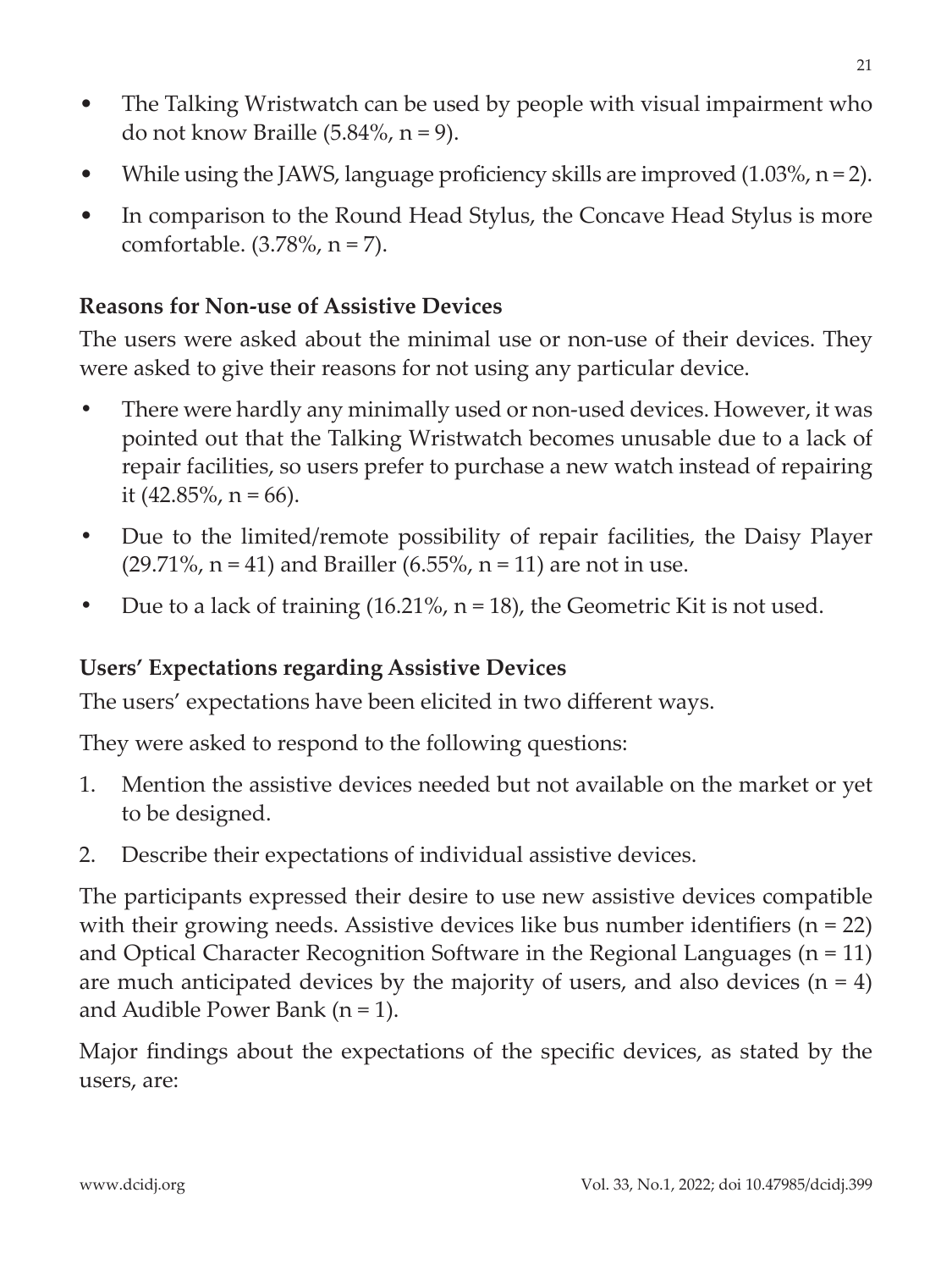- A standard size Talking wristwatch is desired instead of a large sized watch  $(9.74\% , n = 15)$ .
- JAWS Software could support more Indian regional languages (11.86%,  $n = 23$ ).
- The accent and pronunciation in NVDA software can be changed to sound more like a human voice (8.33%, n = 12).
- Large size Taylor Frame may be introduced again to facilitate bigger calculations  $(6.95\%, n = 13)$
- Training is needed for using the Geometric Kit  $(14.41\%, n = 16)$ .
- Audio output in regional languages is needed in DAISY Player (Plextalk)  $(4.35\%, n = 6)$ .
- People with visual impairments need a bigger chessboard so that they can play with their sighted friends  $(8.38\%, n = 16)$ .

## **Suggestions from Users regarding Assistive Devices**

The users were asked for device-specific suggestions to improve the utility of the device.

Some suggestions were:

# **Rigid White Cane**

The present height of the cane is suitable for adults but not for children. Since children start orientation and mobility training with the rigid white cane, the length of the cane may be in two or three sizes, suitable to the child's height  $(4.76\%, n=3)$ .

## **Smart Cane**

Using the Smart Cane during the rainy season may damage the sensor and the speaker as rainwater gets into the device. In order to prevent this, a waterproof sensor can be fitted to the Smart Cane  $(14.81\%, n = 12)$ .

# **Braille wristwatch**

The dial of the Braille watch is white in colour and it becomes dusty due to regular use; this makes the display dull. To overcome this, a coloured dial may be used in the watch  $(1.06\% , n = 1)$ .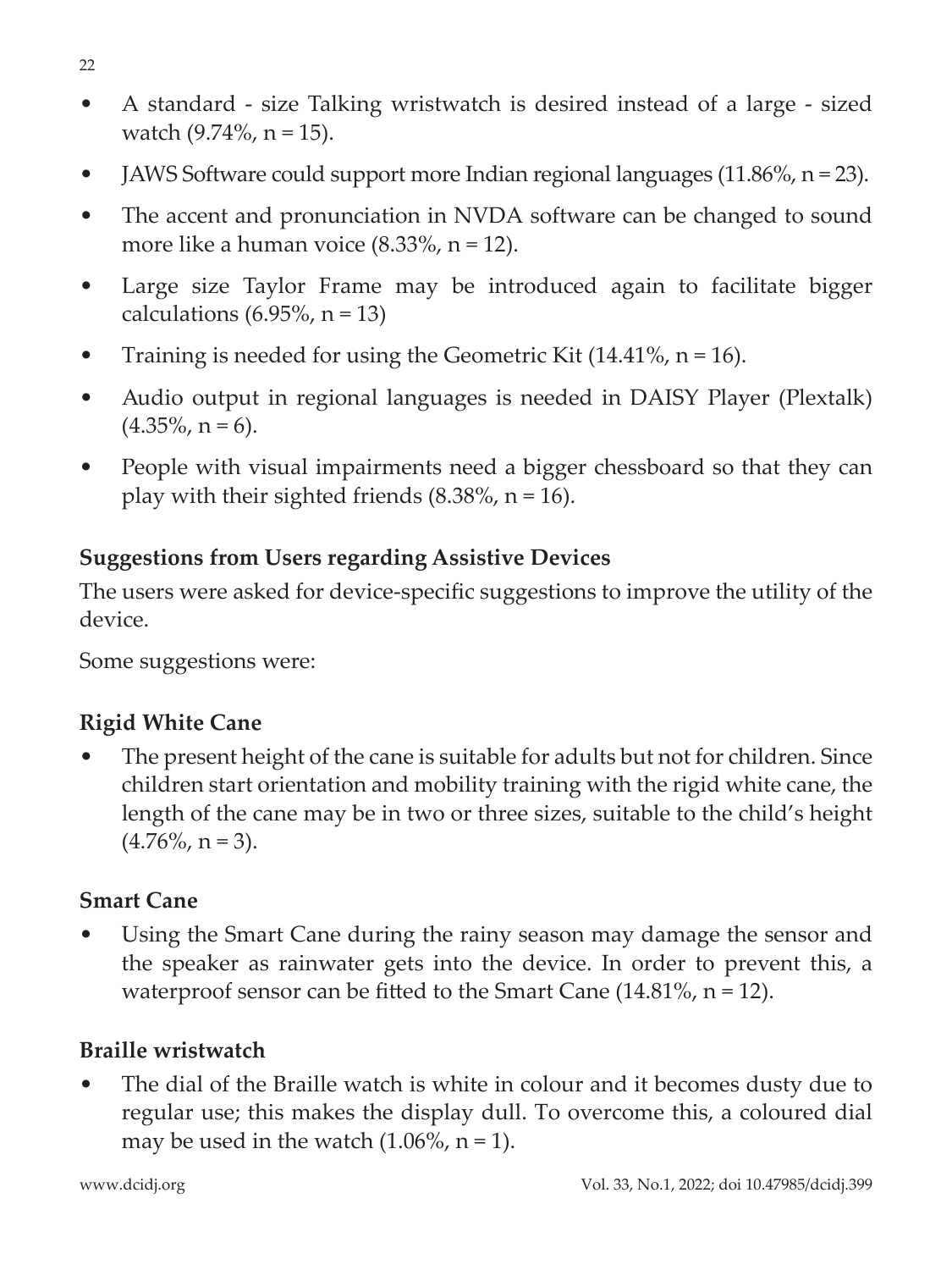## **eSpeak**

Instead of reading the numbers separately, it reads the entire digits. For example, while reading the mobile number, instead of reading ten numbers separately, it reads the whole ten digits in words. An individual number reading option is suggested  $(8.11\% , n = 3)$ .

# **Taylor Frame**

- The embossed dots/surfaces presented in the Algebra and Arithmetic pegs become rounded and flattened due to regular use. To overcome this, it is desirable to have pegs made out of thick plastic material  $(3.21\% , n = 6)$ .
- The storage container of the pegs may be fixed at the bottom of the Taylor Frame with bifurcation to hold/store Algebra and Arithmetic Types separately in order to facilitate easy handling at the time of the examinations (7.49%, n  $= 14$ ).

# **Braille Scale**

The sharp edges of the scale sometimes cause injuries. To prevent injuries, the sharp edges could be blunted and rounded  $(4.92\%, n=6)$ .

# **Chessboard**

- A folding type of chessboard is suggested  $(6.81\% , n = 13)$ .
- The coins containers on both ends of the chessboard could be provided with sliding doors for storing the coins while not in use  $(4.19\%, n = 8)$ .
- At present, one set of chessboard coins is sold with the chessboard. In the case of coins getting lost , provision may be made for buying only a new set of coins  $(0.52\%, n = 1)$ .
- Braille markings on the sides of the cells, indicating the position of the square in sequential numbers, will facilitate easy identification of the exact square while playing  $(0.52\% , n = 1)$ .

# **Audible Cricket Ball**

• Bright-coloured balls are preferred instead of the white ones being used at present, to suit people with low vision  $(2.29\%, n=4)$ .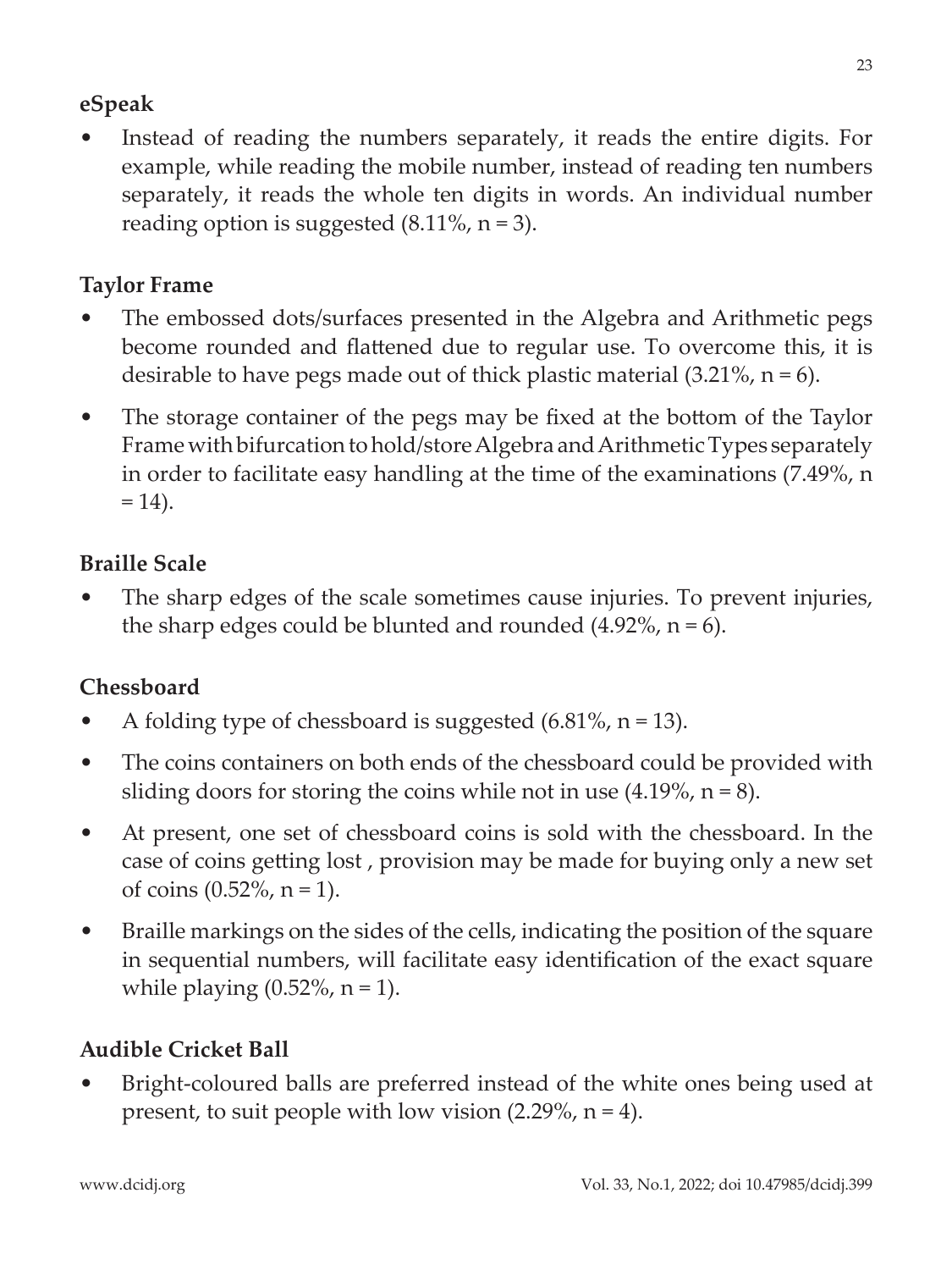### **Recommendations**

- **•** According to the research findings, the devices considered for this study that are being distributed at present under the ADIP Scheme for persons with visual disabilities are extremely useful for the end-users. The same devices that are manufactured by NIEPVD and other agencies should continue to be distributed under the ADIP Scheme.
- **•** The sales counters for assistive devices for people with visual impairment are located in different parts of the country. These sales counters could make provision for selling spare parts for various assistive devices, such as chessboard coins, elastic bands and tips for the folding cane, guider for the Braille slate, etc. The sales counters could also be upgraded into workshops for servicing assistive devices, as very few facilities are available right now to undertake after-sales service.
- The users expressed their desire to have some new assistive devices that are designed to meet their specific needs. For example, a device to identify/ announce the bus numbers at bus stops, OCR software in the regional languages and a few more assistive devices can be considered for future research and development. The needs may be communicated to the manufacturers with assistive devices to design and promote new products.
- **•** Very few technical people are available to service faulty assistive devices. It may be a good move to start short-term and long-term training programmes, which will certainly lead to an increase in qualified manpower.
- **•** The scarcity of adapted sports equipment prevents people with visual impairments from participating in sports activities. Therefore, it is desirable to develop more adapted games for them.
- **•** An accessible format of the user guide for assistive devices will be of great help to users in understanding how best to use these devices.

## **Limitations**

This study did not include technologically advanced devices used in organisations, such as refreshable Braille displays, Braille printers and other devices. The study focused only on the devices commonly used by individuals, rather than on the ones used in organisations.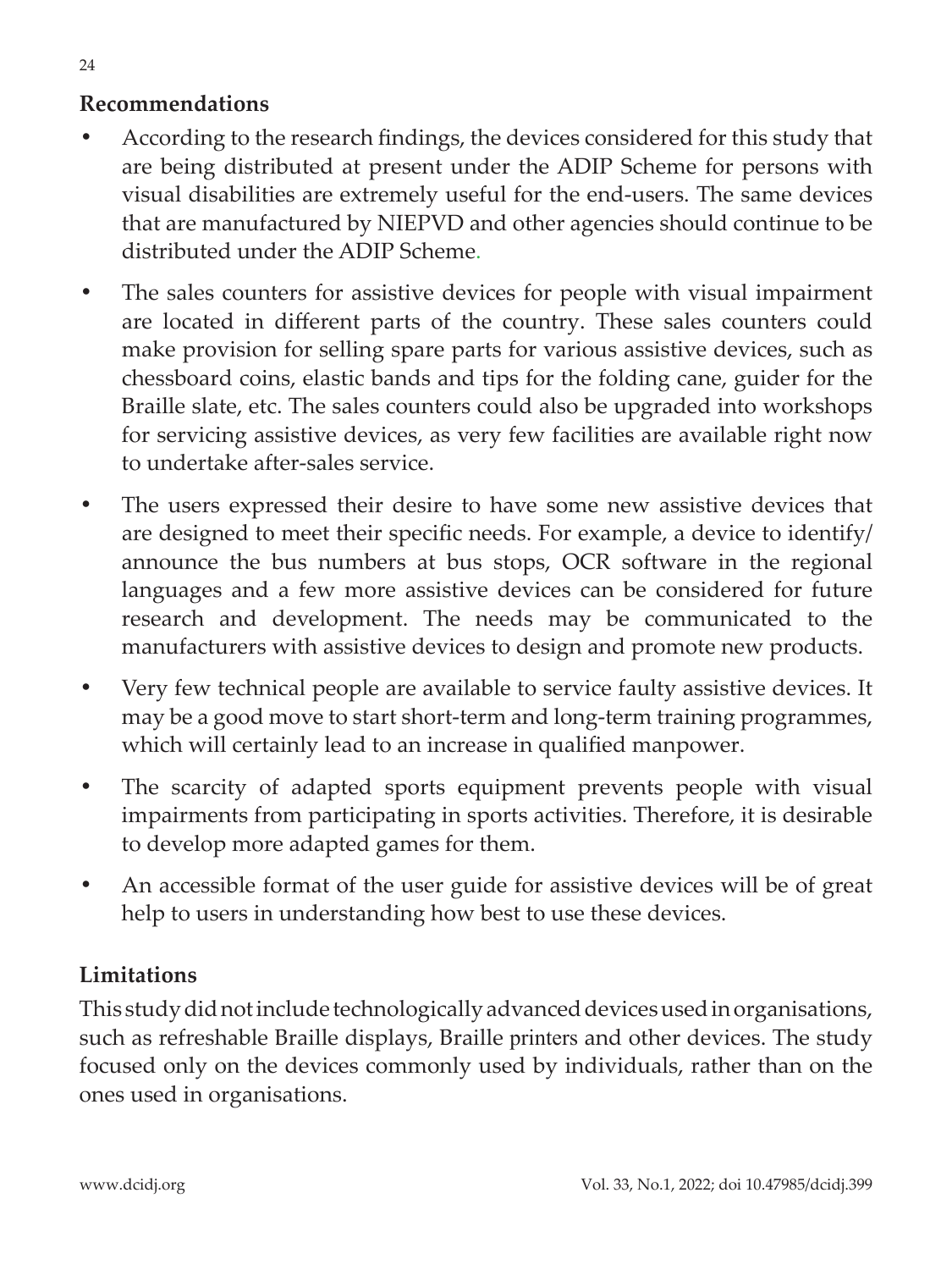# **CONCLUSION**

The users expressed device-specific expectations concerning its usefulness and provided useful feedback to improve the utility of most of the devices. The suggestions are consolidated and presented in this research report and may offer useful feedback to the manufacturers of each of the devices for further refinement on quality, durability and to fulfil the users' expectations of the devices.

# **ACKNOWLEDGEMENT**

The author is grateful to the schools, colleges, institutions and organisations for and of the blind in the Southern States of India, for giving permission to conduct the study. Special thanks are extended to the people with visual impairment who actively participated in the study and provided feedback. The author also wishes to thank the Executive Council of the National Institute for the Empowerment of Persons with Visual Disabilities (Divyangjan) for approving the research work.

The study received funding from the Department of Empowerment of Persons with Disabilities (Divyangjan), Ministry of Social Justice and Empowerment, Government of India.

# **REFERENCES**

Alquraini, T., Gut, D. (2012). Critical components of successful inclusion of students with severe disabilities: literature review. *International Journal of Special Education, 27*(1), 42–59.

Brady, E., Thies, W., & Cutrell, E. (2014). No access, no knowledge, or no interest? Examining use and non-use of assistive technologies. In *CHI 2014 Workshop Considering Why We Should Study Technology Non-use*. http://nonuse.jedbrubaker.com/wp-content/uploads/2014/03/nonuse-assistive-tech.pdf

Department of Empowerment of Persons with Disabilities (Divyangjan) (2022, April 2). *Scheme of Assistance to Disabled Persons for Purchase/Fitting of Aids/Appliances*[Online]. Retrieved April 2, 2022, from https://disabilityaffairs.gov.in/content/page/adip.php

National Institute for the Empowerment of Persons with Visual Disabilities (Divyangjan) (2022, April 2). *Devices for sale* [Online]. Retrieved April 2, 2022, from http://nivh.gov.in/index. php/materialsale

Kamaleri, Y., & Eide, A. H. (2011). *SINTEF Technology and Society Global Health and Welfare Living Conditions among People with Disabilities in Lesotho A National Representative Study* [Online]. Retrieved January 7, 2020, from https://www.sintef.no/

National Sample Survey Office (2016). *Disabled persons in India: A statistical profile 2016* [Online]. Retrieved March 13, 2022, from https://ruralindiaonline.org/en/library/resource/ disabled-persons-in-india-a-statistical-profile-2016/